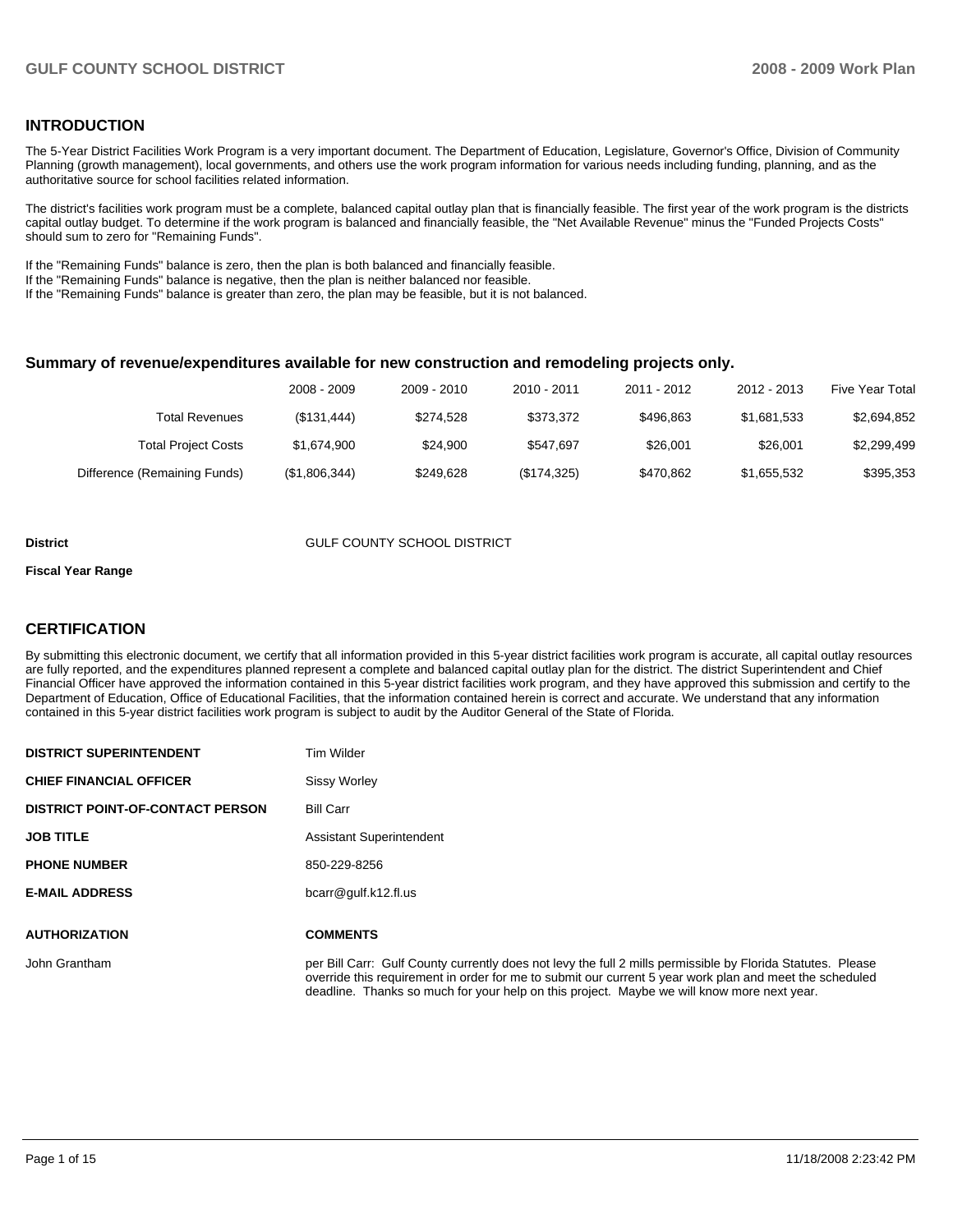## **Expenditures**

#### **Expenditure for Maintenance, Repair and Renovation from 2-Mills and PECO**

Annually, prior to the adoption of the district school budget, each school board must prepare a tentative district facilities work program that includes a schedule of major repair and renovation projects necessary to maintain the educational and ancillary facilities of the district.

|                                                                      | Item                                                                                                                                                                                                  | 2008 - 2009<br><b>Actual Budget</b> | 2009 - 2010<br>Projected | $2010 - 2011$<br>Projected | 2011 - 2012<br>Projected | 2012 - 2013<br>Projected | <b>Total</b> |  |  |  |
|----------------------------------------------------------------------|-------------------------------------------------------------------------------------------------------------------------------------------------------------------------------------------------------|-------------------------------------|--------------------------|----------------------------|--------------------------|--------------------------|--------------|--|--|--|
| <b>HVAC</b>                                                          |                                                                                                                                                                                                       | \$40.000                            | \$40,000                 | \$40,000                   | \$40,000                 | \$40.000                 | \$200,000    |  |  |  |
|                                                                      | Locations:   DISTRICT ADMINISTRATIVE OFFICES, GULF ADULT SCHOOL, MAINTENANCE, PORT SAINT JOE ELEMENTARY, PORT SAINT JOE<br>JUNIOR SENIOR HIGH, WEWAHITCHKA ELEMENTARY, WEWAHITCHKA JUNIOR SENIOR HIGH |                                     |                          |                            |                          |                          |              |  |  |  |
| Flooring                                                             |                                                                                                                                                                                                       | \$50.000                            | \$50.000                 | \$50,000                   | \$50.000                 | \$50.000                 | \$250,000    |  |  |  |
| Locations:                                                           | DISTRICT ADMINISTRATIVE OFFICES, GULF ADULT SCHOOL, PORT SAINT JOE ELEMENTARY, PORT SAINT JOE JUNIOR SENIOR<br>HIGH, WEWAHITCHKA ELEMENTARY, WEWAHITCHKA JUNIOR SENIOR HIGH                           |                                     |                          |                            |                          |                          |              |  |  |  |
| Roofing                                                              |                                                                                                                                                                                                       | \$600.000                           | \$100,000                | \$100,000                  | \$100,000                | \$100,000                | \$1,000,000  |  |  |  |
| Locations:                                                           | DISTRICT ADMINISTRATIVE OFFICES, GULF ADULT SCHOOL, PORT SAINT JOE ELEMENTARY, PORT SAINT JOE JUNIOR SENIOR<br><b>HIGH</b>                                                                            |                                     |                          |                            |                          |                          |              |  |  |  |
| Safety to Life                                                       |                                                                                                                                                                                                       | \$25,000                            | \$25.000                 | \$25,000                   | \$25,000                 | \$25,000                 | \$125,000    |  |  |  |
|                                                                      | Locations: GULF ADULT SCHOOL, PORT SAINT JOE ELEMENTARY, PORT SAINT JOE JUNIOR SENIOR HIGH                                                                                                            |                                     |                          |                            |                          |                          |              |  |  |  |
| Fencing                                                              |                                                                                                                                                                                                       | \$43,428                            | \$0                      | \$0                        | \$0                      | \$0                      | \$43,428     |  |  |  |
| Locations: PORT SAINT JOE JUNIOR SENIOR HIGH, WEWAHITCHKA ELEMENTARY |                                                                                                                                                                                                       |                                     |                          |                            |                          |                          |              |  |  |  |
| Parking                                                              |                                                                                                                                                                                                       | \$0                                 | \$0                      | \$0                        | \$0                      | \$0                      | \$0          |  |  |  |
|                                                                      | Locations: No Locations for this expenditure.                                                                                                                                                         |                                     |                          |                            |                          |                          |              |  |  |  |
| Electrical                                                           |                                                                                                                                                                                                       | \$0                                 | \$0                      | \$0                        | \$0                      | \$0                      | \$0          |  |  |  |
|                                                                      | Locations: No Locations for this expenditure.                                                                                                                                                         |                                     |                          |                            |                          |                          |              |  |  |  |
| Fire Alarm                                                           |                                                                                                                                                                                                       | \$0                                 | \$0                      | \$0                        | \$0                      | \$0                      | \$0          |  |  |  |
|                                                                      | Locations: No Locations for this expenditure.                                                                                                                                                         |                                     |                          |                            |                          |                          |              |  |  |  |
| Telephone/Intercom System                                            |                                                                                                                                                                                                       | \$0                                 | \$0                      | \$0                        | \$0                      | \$0                      | \$0          |  |  |  |
|                                                                      | Locations: No Locations for this expenditure.                                                                                                                                                         |                                     |                          |                            |                          |                          |              |  |  |  |
| <b>Closed Circuit Television</b>                                     |                                                                                                                                                                                                       | \$0                                 | \$0                      | \$0                        | \$0                      | \$0                      | \$0          |  |  |  |
|                                                                      | Locations: No Locations for this expenditure.                                                                                                                                                         |                                     |                          |                            |                          |                          |              |  |  |  |
| Paint                                                                |                                                                                                                                                                                                       | \$0                                 | \$0                      | \$0                        | \$0                      | \$0                      | \$0          |  |  |  |
|                                                                      | Locations: No Locations for this expenditure.                                                                                                                                                         |                                     |                          |                            |                          |                          |              |  |  |  |
| Maintenance/Repair                                                   |                                                                                                                                                                                                       | \$0                                 | \$0                      | \$0                        | \$0                      | \$0                      | \$0          |  |  |  |
|                                                                      | Locations: No Locations for this expenditure.                                                                                                                                                         |                                     |                          |                            |                          |                          |              |  |  |  |
|                                                                      | <b>Sub Total:</b>                                                                                                                                                                                     | \$758,428                           | \$215,000                | \$215,000                  | \$215,000                | \$215,000                | \$1,618,428  |  |  |  |
|                                                                      |                                                                                                                                                                                                       |                                     |                          |                            |                          |                          |              |  |  |  |

| <b>IPECO</b><br>Maintenance<br>Expenditures | \$189.579 | \$227.670 | \$304.703 | \$288.229 | \$287.223 | .404<br>\$1.297 |
|---------------------------------------------|-----------|-----------|-----------|-----------|-----------|-----------------|
|---------------------------------------------|-----------|-----------|-----------|-----------|-----------|-----------------|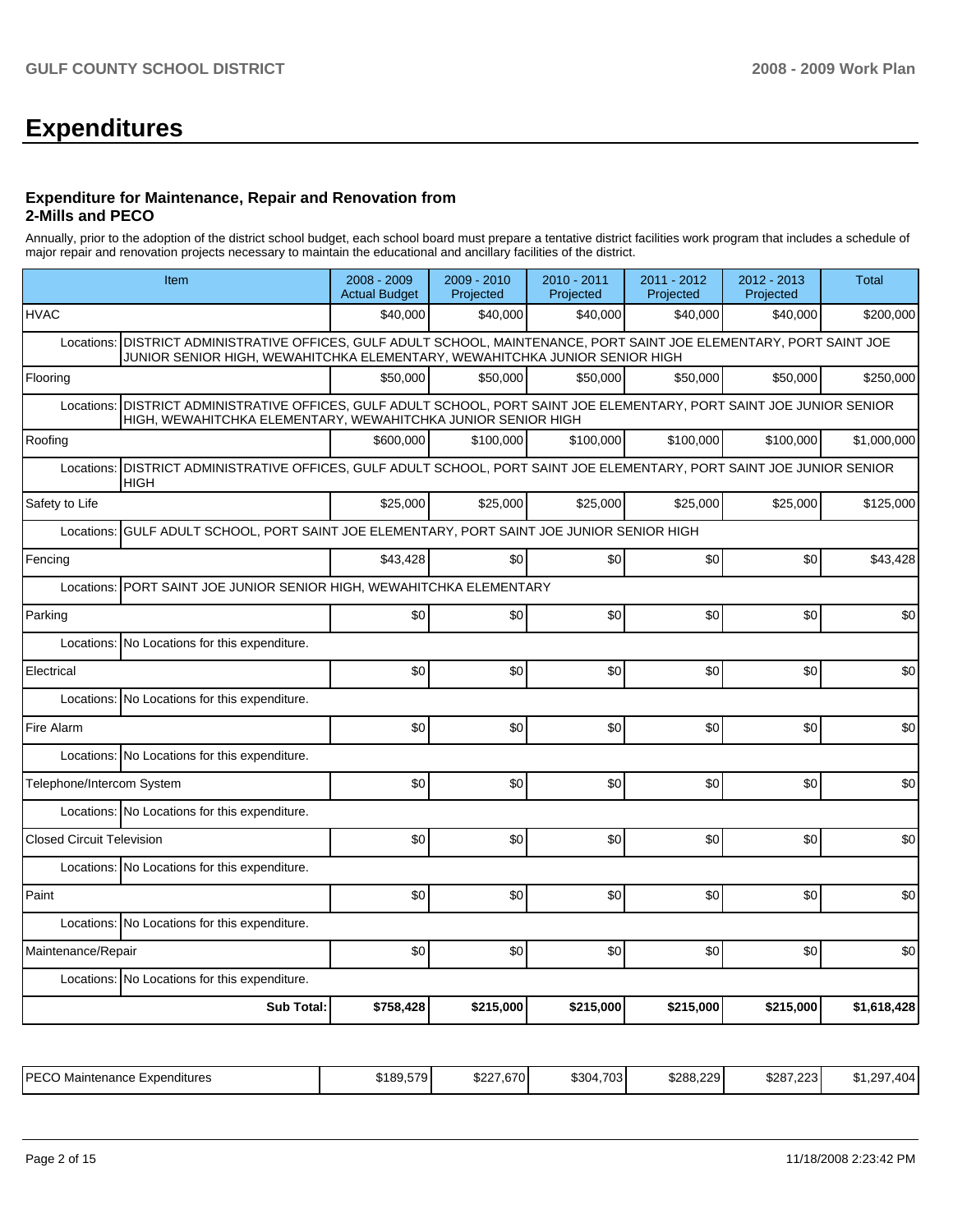| Two Mill<br>Sub<br>Total: | \$997,349 | \$300.830 | \$526.257 | 074<br>\$215,2 | $\sim$<br>\$216,2 | ሖ<br>1.25F<br>$\sim$ $\sim$ $\sim$<br>\$2.255.984 |
|---------------------------|-----------|-----------|-----------|----------------|-------------------|---------------------------------------------------|

|                                                                                                                                                      | Other Items                                                                                                                                                                             | $2008 - 2009$<br><b>Actual Budget</b> | $2009 - 2010$<br>Projected | 2010 - 2011<br>Projected | $2011 - 2012$<br>Projected | 2012 - 2013<br>Projected | Total       |  |  |  |
|------------------------------------------------------------------------------------------------------------------------------------------------------|-----------------------------------------------------------------------------------------------------------------------------------------------------------------------------------------|---------------------------------------|----------------------------|--------------------------|----------------------------|--------------------------|-------------|--|--|--|
| new lights at football field                                                                                                                         |                                                                                                                                                                                         | \$0                                   | \$0                        | \$302,460                | \$0                        | \$0                      | \$302,460   |  |  |  |
| Locations PORT SAINT JOE JUNIOR SENIOR HIGH, WEWAHITCHKA JUNIOR SENIOR HIGH                                                                          |                                                                                                                                                                                         |                                       |                            |                          |                            |                          |             |  |  |  |
| camera system                                                                                                                                        |                                                                                                                                                                                         | \$125,000                             | \$25,000                   | \$25,000                 | \$0                        | \$0                      | \$175,000   |  |  |  |
| Locations GULF ADULT SCHOOL, PORT SAINT JOE ELEMENTARY, PORT SAINT JOE JUNIOR SENIOR HIGH, WEWAHITCHKA ELEMENTARY,<br>WEWAHITCHKA JUNIOR SENIOR HIGH |                                                                                                                                                                                         |                                       |                            |                          |                            |                          |             |  |  |  |
| technology                                                                                                                                           |                                                                                                                                                                                         | \$288,500                             | \$288,500                  | \$288,500                | \$288,500                  | \$288,500                | \$1,442,500 |  |  |  |
|                                                                                                                                                      | Locations   DISTRICT ADMINISTRATIVE OFFICES, GULF ADULT SCHOOL, PORT SAINT JOE ELEMENTARY, PORT SAINT JOE JUNIOR SENIOR<br>HIGH, WEWAHITCHKA ELEMENTARY, WEWAHITCHKA JUNIOR SENIOR HIGH |                                       |                            |                          |                            |                          |             |  |  |  |
| computer lab                                                                                                                                         |                                                                                                                                                                                         | \$15,000                              | \$0                        | \$0                      | \$0                        | \$0                      | \$15,000    |  |  |  |
|                                                                                                                                                      | Locations IPORT SAINT JOE JUNIOR SENIOR HIGH                                                                                                                                            |                                       |                            |                          |                            |                          |             |  |  |  |
|                                                                                                                                                      | Total:                                                                                                                                                                                  | \$1,186,928                           | \$528,500                  | \$830,960                | \$503,500                  | \$503,500                | \$3,553,388 |  |  |  |

### **Local Two Mill Expenditure For Maintenance, Repair and Renovation**

Anticipated expenditures expected from local funding sources over the years covered by the current work plan.

| Item                                         | 2008 - 2009<br><b>Actual Budget</b> | 2009 - 2010<br>Projected | $2010 - 2011$<br>Projected | 2011 - 2012<br>Projected | $2012 - 2013$<br>Projected | <b>Total</b> |
|----------------------------------------------|-------------------------------------|--------------------------|----------------------------|--------------------------|----------------------------|--------------|
| Remaining Maint and Repair from 2 Mills      | \$997,349                           | \$300,830                | \$526,257                  | \$215,271                | \$216,277                  | \$2,255,984  |
| Maintenance/Repair Salaries                  | \$0                                 | \$0                      | \$0                        | \$0                      | \$0                        | \$0          |
| <b>School Bus Purchases</b>                  | \$180,000                           | \$185,000                | \$190,000                  | \$195,000                | \$200,000                  | \$950,000    |
| <b>Other Vehicle Purchases</b>               | \$0                                 | \$0                      | \$0                        | \$0                      | \$0                        | \$0          |
| Capital Outlay Equipment                     | \$0                                 | \$0                      | \$0                        | \$0                      | \$0                        | \$0          |
| Rent/Lease Payments                          | \$0                                 | \$0                      | \$0                        | \$0                      | \$0                        | \$0          |
| <b>COP Debt Service</b>                      | \$0                                 | \$0                      | \$0                        | \$0                      | \$0                        | \$0          |
| Rent/Lease Relocatables                      | \$25,000                            | \$25,000                 | \$25,000                   | \$26,000                 | \$26,000                   | \$127,000    |
| <b>Environmental Problems</b>                | \$0                                 | \$0                      | \$0                        | \$0                      | \$0                        | \$0          |
| s.1011.14 Debt Service                       | \$0                                 | \$0                      | \$0                        | \$0                      | \$0                        | \$0          |
| <b>Special Facilities Account</b>            | \$0                                 | \$0                      | \$0                        | \$0                      | \$0                        | \$0          |
| 2 classroom addition at WHS                  | \$0                                 | \$0                      | \$0                        | \$250,000                | \$0                        | \$250,000    |
| 3 new classrooms at PSJES                    | \$0                                 | \$0                      | \$0                        | \$475,000                | \$0                        | \$475,000    |
| Upgrade kitchen equipment at PSJES           | \$40,000                            | \$0                      | \$0                        | \$0                      | \$0                        | \$40,000     |
| add/renovate classrooms at PSJHS             | \$0                                 | \$0                      | \$0                        | \$413,934                | \$0                        | \$413,934    |
| new gym bleachers at WHS gym                 | \$70,000                            | \$0                      | \$0                        | \$0                      | \$0                        | \$70,000     |
| remodel/expand county administrative offices | \$890,000                           | \$1,000,000              | \$800,000                  | \$0                      | \$0                        | \$2,690,000  |
| restroom improvements district wide          | \$50,000                            | \$50,000                 | \$50,000                   | \$0                      | \$0                        | \$150,000    |
| doors (interior & exterior)                  | \$33,101                            | \$60,000                 | \$0                        | \$0                      | \$0                        | \$93,101     |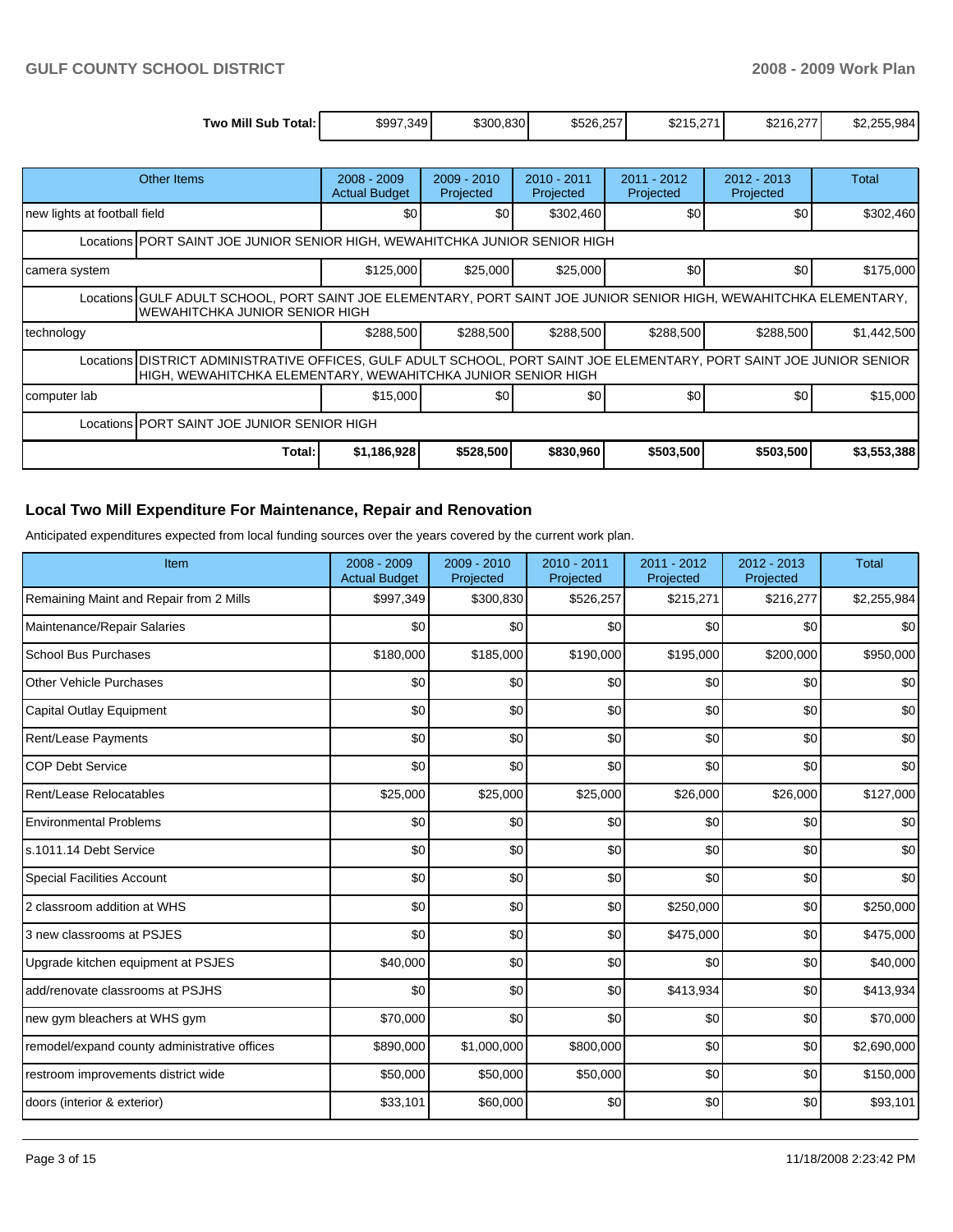| <b>Track renovation SJHS</b>     | \$85,000    | \$0         | \$0         | \$0 <sub>1</sub> | \$0       | \$85,000    |
|----------------------------------|-------------|-------------|-------------|------------------|-----------|-------------|
| <b>Local Expenditure Totals:</b> | \$2,370,450 | \$1,620,830 | \$1,591,257 | \$1,575,205      | \$442,277 | \$7,600,019 |

## **Revenue**

### **2 Mill Revenue Source**

Schedule of Estimated Capital Outlay Revenue from each currently approved source which is estimated to be available for expenditures on the projects included in the tentative district facilities work program. All amounts are NET after considering carryover balances, interest earned, new COP's, 1011.14 and 1011.15 loans, etc. Districts cannot use 2-Mill funds for salaries except for those explicitly associated with maintenance/repair projects. (1011.71 (5), F.S.)

| Item                                                                            | Fund | $2008 - 2009$<br><b>Actual Value</b> | $2009 - 2010$<br>Projected | $2010 - 2011$<br>Projected | 2011 - 2012<br>Projected | $2012 - 2013$<br>Projected | Total            |
|---------------------------------------------------------------------------------|------|--------------------------------------|----------------------------|----------------------------|--------------------------|----------------------------|------------------|
| (1) Non-exempt property<br>assessed valuation                                   |      | \$2,711,167,211                      | \$2,685,501,479            | \$2,796,279,398            | \$2,950,353,777          | \$3,123,612,645            | \$14,266,914,510 |
| (2) The Millege projected for<br>discretionary capital outlay per<br>ls.1011.71 |      | 0.60                                 | 0.50                       | 0.50                       | 0.50                     | 0.50                       |                  |
| (3) Full value of the 2-Mill<br>discretionary capital outlay per<br>ls.1011.71  |      | \$4,507,315                          | \$4,464,646                | \$4,648,814                | \$4,904,963              | \$5,193,006                | \$23,718,744     |
| (4) Value of the portion of the 2-<br>Mills ACTUALLY levied                     | 370  | \$1,545,365                          | \$1,275,613                | \$1,328,233                | \$1,401,418              | \$1,483,716                | \$7,034,345      |
| $(5)$ Difference of lines $(3)$ and $(4)$                                       |      | \$2,961,950                          | \$3,189,033                | \$3,320,581                | \$3,503,545              | \$3,709,290                | \$16,684,399     |

## **PECO Revenue Source**

The figure in the row designated "PECO Maintenance" will be subtracted from funds available for new construction because PECO maintenance dollars cannot be used for new construction.

| Item                          | Fund             | $2008 - 2009$<br><b>Actual Budget</b> | $2009 - 2010$<br>Projected | $2010 - 2011$<br>Projected | 2011 - 2012<br>Projected | $2012 - 2013$<br>Projected | Total       |
|-------------------------------|------------------|---------------------------------------|----------------------------|----------------------------|--------------------------|----------------------------|-------------|
| <b>IPECO New Construction</b> | 340 <sup>1</sup> | \$73.896                              | \$0 <sub>1</sub>           | \$16.651                   | \$50,905                 | \$20,349                   | \$161,801   |
| PECO Maintenance Expenditures |                  | \$189,579                             | \$227.670                  | \$304.703                  | \$288.229                | \$287.223                  | \$1,297,404 |
|                               |                  | \$263,475                             | \$227,670                  | \$321,354                  | \$339.134                | \$307,572                  | \$1,459,205 |

## **CO & DS Revenue Source**

Revenue from Capital Outlay and Debt Service funds.

| Item                                               | Fund | $2008 - 2009$<br><b>Actual Budget</b> | $2009 - 2010$<br>Projected | $2010 - 2011$<br>Projected | $2011 - 2012$<br>Projected | $2012 - 2013$<br>Projected | Total    |
|----------------------------------------------------|------|---------------------------------------|----------------------------|----------------------------|----------------------------|----------------------------|----------|
| ICO & DS Cash Flow-through<br><b>I</b> Distributed | 360  | \$17,591                              | \$17,591                   | \$17.591                   | \$17,591                   | \$17,591                   | \$87,955 |
| ICO & DS Interest on<br>Undistributed CO           | 360  | \$1,979                               | \$1,979                    | \$1,979                    | \$1.979                    | \$1,979                    | \$9,895  |
|                                                    |      | \$19,570                              | \$19,570                   | \$19,570                   | \$19,570                   | \$19,570                   | \$97,850 |

### **Fair Share Revenue Source**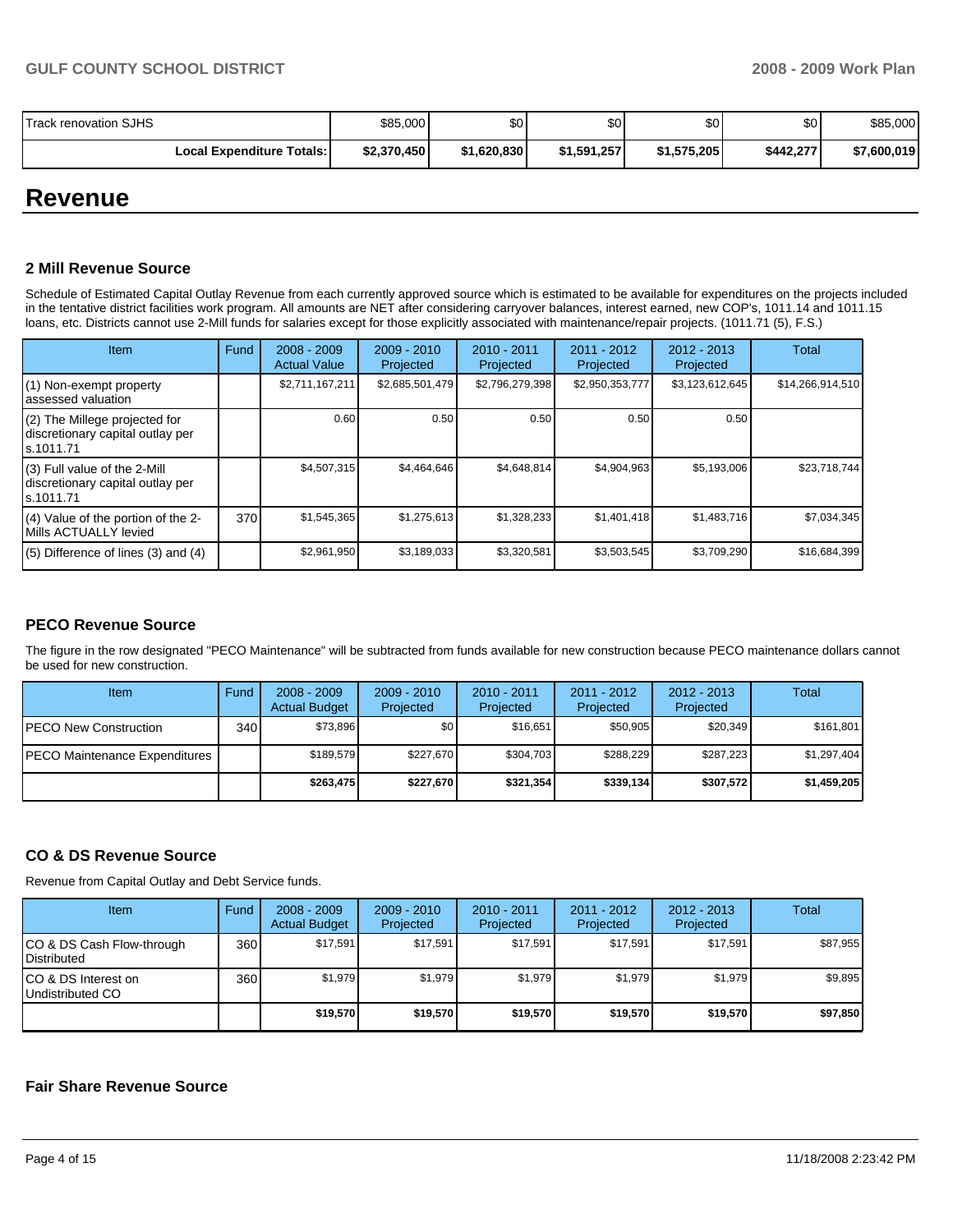All legally binding commitments for proportionate fair-share mitigation for impacts on public school facilities must be included in the 5-year district work program.

Nothing reported for this section.

### **Sales Surtax Referendum**

Specific information about any referendum for a 1-cent or ½-cent surtax referendum during the previous year.

**Did the school district hold a surtax referendum during the past fiscal year 2007 - 2008?** No

#### **Additional Revenue Source**

Any additional revenue sources

| Item                                                                                                   | $2008 - 2009$<br><b>Actual Value</b> | $2009 - 2010$<br>Projected | $2010 - 2011$<br>Projected | 2011 - 2012<br>Projected | 2012 - 2013<br>Projected | <b>Total</b> |
|--------------------------------------------------------------------------------------------------------|--------------------------------------|----------------------------|----------------------------|--------------------------|--------------------------|--------------|
| Proceeds from a s.1011.14/15 F.S. Loans                                                                | \$0                                  | \$0                        | \$0                        | \$0                      | \$0                      | \$0          |
| District Bonds - Voted local bond<br>referendum proceeds per s.9, Art VII<br><b>State Constitution</b> | \$0                                  | \$0                        | \$0                        | \$0                      | \$0                      | \$0          |
| Proceeds from Special Act Bonds                                                                        | \$0                                  | \$0                        | \$0                        | \$0                      | \$0                      | \$0          |
| Estimated Revenue from CO & DS Bond<br>Sale                                                            | \$0                                  | \$0                        | \$0                        | \$0                      | \$0                      | \$0          |
| Proceeds from Voted Capital<br>Improvements millage                                                    | \$0                                  | \$0                        | \$0                        | \$0                      | \$0                      | \$0          |
| Other Revenue for Other Capital Projects                                                               | \$0                                  | \$0                        | \$0                        | \$0                      | \$0                      | \$0          |
| Proceeds from 1/2 cent sales surtax<br>authorized by school board                                      | \$600,000                            | \$600,000                  | \$600,000                  | \$600,000                | \$600,000                | \$3,000,000  |
| Proceeds from local governmental<br>infrastructure sales surtax                                        | \$0                                  | \$0                        | \$0                        | \$0                      | \$0                      | \$0          |
| Proceeds from Certificates of<br>Participation (COP's) Sale                                            | \$0                                  | \$0                        | \$0                        | \$0                      | \$0                      | \$0          |
| Classrooms First Bond proceeds amount<br>authorized in FY 1997-98                                      | \$0                                  | \$0                        | \$0                        | \$0                      | \$0                      | \$0          |
| Classrooms for Kids                                                                                    | \$0                                  | \$0                        | \$0                        | \$0                      | \$0                      | \$0          |
| <b>District Equity Recognition</b>                                                                     | \$0                                  | \$0                        | \$0                        | \$0                      | \$0                      | \$0          |
| <b>Federal Grants</b>                                                                                  | \$0                                  | \$0                        | \$0                        | \$0                      | \$0                      | \$0          |
| Proportionate share mitigation (actual<br>cash revenue only, not in kind donations)                    | \$0                                  | \$0                        | \$0                        | \$0                      | \$0                      | \$0          |
| Impact fees received                                                                                   | \$0                                  | \$0                        | \$0                        | \$0                      | \$0                      | \$0          |
| Private donations                                                                                      | \$0                                  | \$0                        | \$0                        | \$0                      | \$0                      | \$0          |
| Grants from local governments or not-for-<br>profit organizations                                      | \$0                                  | \$0                        | \$0                        | \$0                      | \$0                      | \$0          |
| Interest, Including Profit On Investment                                                               | \$175                                | \$175                      | \$175                      | \$175                    | \$175                    | \$875        |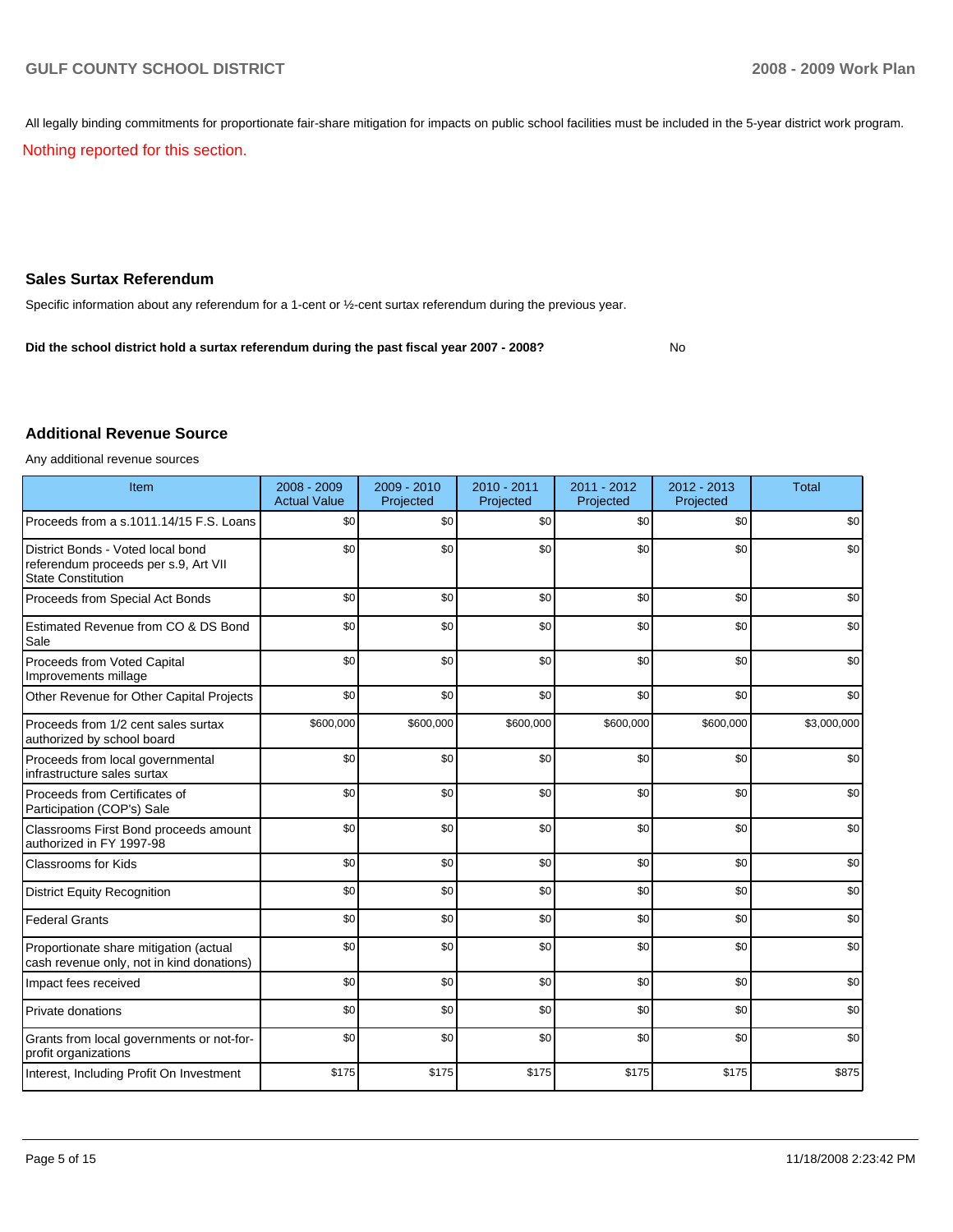## **GULF COUNTY SCHOOL DISTRICT 2008 - 2009 Work Plan**

| Revenue from Bonds pledging proceeds<br>Ifrom 1 cent or 1/2 cent Sales Surtax | \$0       | \$0       | \$0       | \$0              | \$0              | \$0              |
|-------------------------------------------------------------------------------|-----------|-----------|-----------|------------------|------------------|------------------|
| Fund Balance Carried Forward                                                  | \$0       | \$0       | \$0       | \$0 <sub>1</sub> | \$0              | \$0              |
| Obligated Fund Balance Carried Forward                                        | \$0       | \$0       | \$0       | \$0              | <b>SO</b>        | \$0              |
| Special Facilities Account                                                    | \$0       | \$0       | \$0       | \$0              | \$0 <sub>1</sub> | \$0 <sub>1</sub> |
| 10ne Cent - 1/2 Cent Sales Surtax Debt<br><b>I</b> Service                    | \$0       | \$0       | \$0       | \$0              | \$0              | \$0              |
| <b>Subtotal</b>                                                               | \$600,175 | \$600,175 | \$600,175 | \$600,175        | \$600,175        | \$3,000,875      |

## **Total Revenue Summary**

| <b>Item Name</b>                                        | $2008 - 2009$<br><b>Budget</b> | $2009 - 2010$<br>Projected | $2010 - 2011$<br><b>Projected</b> | 2011 - 2012<br>Projected | $2012 - 2013$<br>Projected | <b>Five Year Total</b> |
|---------------------------------------------------------|--------------------------------|----------------------------|-----------------------------------|--------------------------|----------------------------|------------------------|
| Local Two Mill Discretionary Capital<br>Outlay Revenue  | \$1,545,365                    | \$1,275,613                | \$1,328,233                       | \$1,401,418              | \$1,483,716                | \$7,034,345            |
| IPECO and 2 Mill Maint and Other 2 Mill<br>Expenditures | (\$2,370,450)                  | (\$1,620,830)              | (\$1,591,257)                     | (\$1,575,205)            | (\$442,277)                | (\$7,600,019)          |
| IPECO Maintenance Revenue                               | \$189.579                      | \$227.670                  | \$304,703                         | \$288.229                | \$287,223                  | \$1,297,404            |
| <b>Available 2 Mill for New Construction</b>            | (\$825,085)                    | (\$345,217)                | (\$263,024)                       | (\$173,787)              | \$1,041,439                | (\$565,674)            |

| <b>Item Name</b>                 | $2008 - 2009$<br><b>Budget</b> | $2009 - 2010$<br>Projected | 2010 - 2011<br>Projected | 2011 - 2012<br>Projected | $2012 - 2013$<br>Projected | <b>Five Year Total</b> |
|----------------------------------|--------------------------------|----------------------------|--------------------------|--------------------------|----------------------------|------------------------|
| ICO & DS Revenue                 | \$19,570                       | \$19,570                   | \$19,570                 | \$19,570                 | \$19,570                   | \$97,850               |
| IPECO New Construction Revenue   | \$73,896                       | \$0 <sub>1</sub>           | \$16,651                 | \$50,905                 | \$20,349                   | \$161,801              |
| Other/Additional Revenue         | \$600,175                      | \$600.175                  | \$600.175                | \$600,175                | \$600.175                  | \$3,000,875            |
| <b>Total Additional Revenuel</b> | \$693,641                      | \$619,745                  | \$636,396                | \$670,650                | \$640.094                  | \$3,260,526            |
| <b>Total Available Revenue</b>   | $($ \$131,444)                 | \$274.528                  | \$373.372                | \$496,863                | \$1,681,533                | \$2,694,852            |

# **Project Schedules**

## **Capacity Project Schedules**

A schedule of capital outlay projects necessary to ensure the availability of satisfactory classrooms for the projected student enrollment in K-12 programs.

| <b>Project Description</b>                                                      | Location                                     |                  | $2008 - 2009$ | $2009 - 2010$ | $2010 - 2011$ | 2011 - 2012 | $2012 - 2013$ | <b>Total</b> | Funded |
|---------------------------------------------------------------------------------|----------------------------------------------|------------------|---------------|---------------|---------------|-------------|---------------|--------------|--------|
| llease reading<br>relocatable (rm 6) -<br>l funded from<br>'classrooms for kids | <b>WEWAHITCHKA</b><br>IJUNIOR SENIOR<br>HIGH | Planned<br>Cost: | \$8.300       | \$8,300       | \$8.300       | \$8.667     | \$8.667       | \$42.234 Yes |        |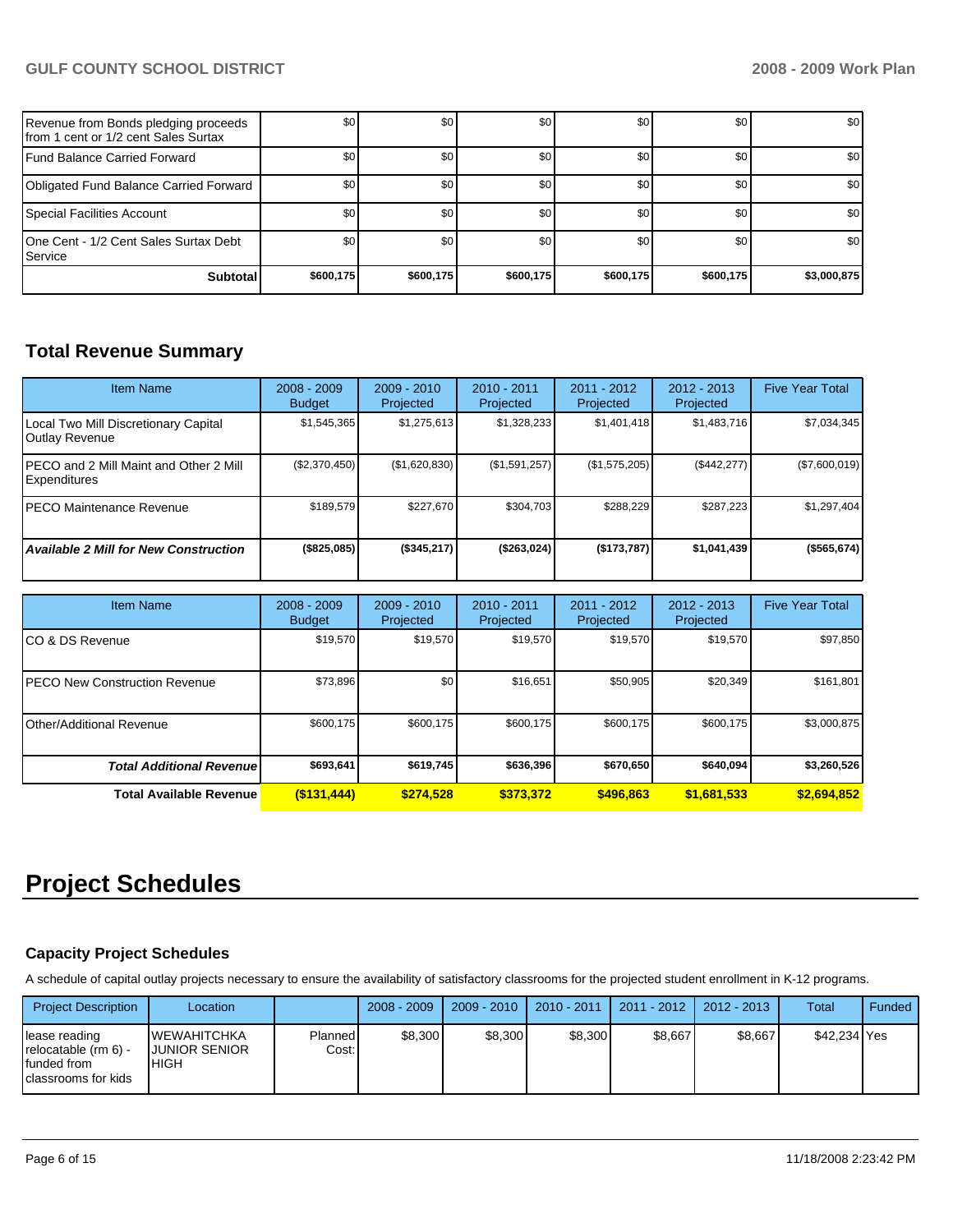|                                                                                           |                                                           | <b>Student Stations:</b> | 25             | 25       | 25        | 25          | 25          | 125           |  |
|-------------------------------------------------------------------------------------------|-----------------------------------------------------------|--------------------------|----------------|----------|-----------|-------------|-------------|---------------|--|
|                                                                                           |                                                           | <b>Total Classrooms:</b> | 1              | 1        | 1         |             |             | 5             |  |
|                                                                                           |                                                           | Gross Sq Ft:             | 884            | 884      | 884       | 884         | 884         | 4,420         |  |
| lease reading<br>relocatable (rm 7) -<br>funded from<br>classrooms for kids               | <b>WEWAHITCHKA</b><br><b>JUNIOR SENIOR</b><br><b>HIGH</b> | Planned<br>Cost:         | \$8,300        | \$8,300  | \$8,300   | \$8,667     | \$8,667     | \$42,234 Yes  |  |
|                                                                                           |                                                           | <b>Student Stations:</b> | 25             | 25       | 25        | 25          | 25          | 125           |  |
|                                                                                           |                                                           | <b>Total Classrooms:</b> |                |          |           |             |             | 5             |  |
|                                                                                           |                                                           | Gross Sq Ft:             |                | 884      | 884       | 884         | 884         | 4,420         |  |
| lease reading<br>relocatable (rm 8) -<br>funded from<br>classrooms for kids               | WEWAHITCHKA<br><b>JUNIOR SENIOR</b><br><b>HIGH</b>        | Planned<br>Cost:         | \$8,300        | \$8,300  | \$8,300   | \$8,667     | \$8,667     | \$42,234 Yes  |  |
|                                                                                           |                                                           | <b>Student Stations:</b> | 25             | 25       | 25        | 25          | 25          | 125           |  |
|                                                                                           |                                                           | <b>Total Classrooms:</b> | 1              | 1        | 1         |             |             | 5             |  |
|                                                                                           | Gross Sq Ft:                                              |                          | 884            | 884      | 884       | 884         | 884         | 4,420         |  |
| 2 classroom pre k<br>building funded from<br>1/2 cents sales tax                          | PORT SAINT JOE<br><b>ELEMENTARY</b>                       | Planned<br>Cost:         | \$650,000      | \$0      | \$0       | \$0         | \$0         | \$650,000 Yes |  |
|                                                                                           |                                                           | <b>Student Stations:</b> | 40             | 0        | 0         | $\mathbf 0$ | $\mathbf 0$ | 40            |  |
|                                                                                           |                                                           | <b>Total Classrooms:</b> | $\overline{2}$ | 0        | 0         | 0           | 0           | 2             |  |
|                                                                                           |                                                           | Gross Sq Ft:             | 4,317          | 0        | $\Omega$  | 0           | $\mathbf 0$ | 4,317         |  |
| New Gulf Academy<br>Building in Wewa -<br>funded from Peco<br>new construction<br>dollars | <b>WEWAHITCHKA</b><br><b>JUNIOR SENIOR</b><br><b>HIGH</b> | Planned<br>Cost:         | \$0            | \$0      | \$215,000 | \$0         | \$0         | \$215,000 Yes |  |
|                                                                                           |                                                           | <b>Student Stations:</b> | $\mathbf 0$    | 0        | 25        | $\mathbf 0$ | $\mathbf 0$ | 25            |  |
|                                                                                           |                                                           | <b>Total Classrooms:</b> | 0              | 0        | 1         | 0           | 0           |               |  |
|                                                                                           |                                                           | Gross Sq Ft:             | 0              | 0        | 1,021     | 0           | 0           | 1,021         |  |
|                                                                                           |                                                           | <b>Planned Cost:</b>     | \$674,900      | \$24,900 | \$239,900 | \$26,001    | \$26,001    | \$991,702     |  |
|                                                                                           |                                                           | <b>Student Stations:</b> | 115            | 75       | 100       | 75          | 75          | 440           |  |
|                                                                                           |                                                           | <b>Total Classrooms:</b> | 5              | 3        | 4         | 3           | 3           | 18            |  |
|                                                                                           |                                                           | <b>Gross Sq Ft:</b>      | 6,969          | 2,652    | 3,673     | 2,652       | 2,652       | 18,598        |  |

## **Other Project Schedules**

Major renovations, remodeling, and additions of capital outlay projects that do not add capacity to schools.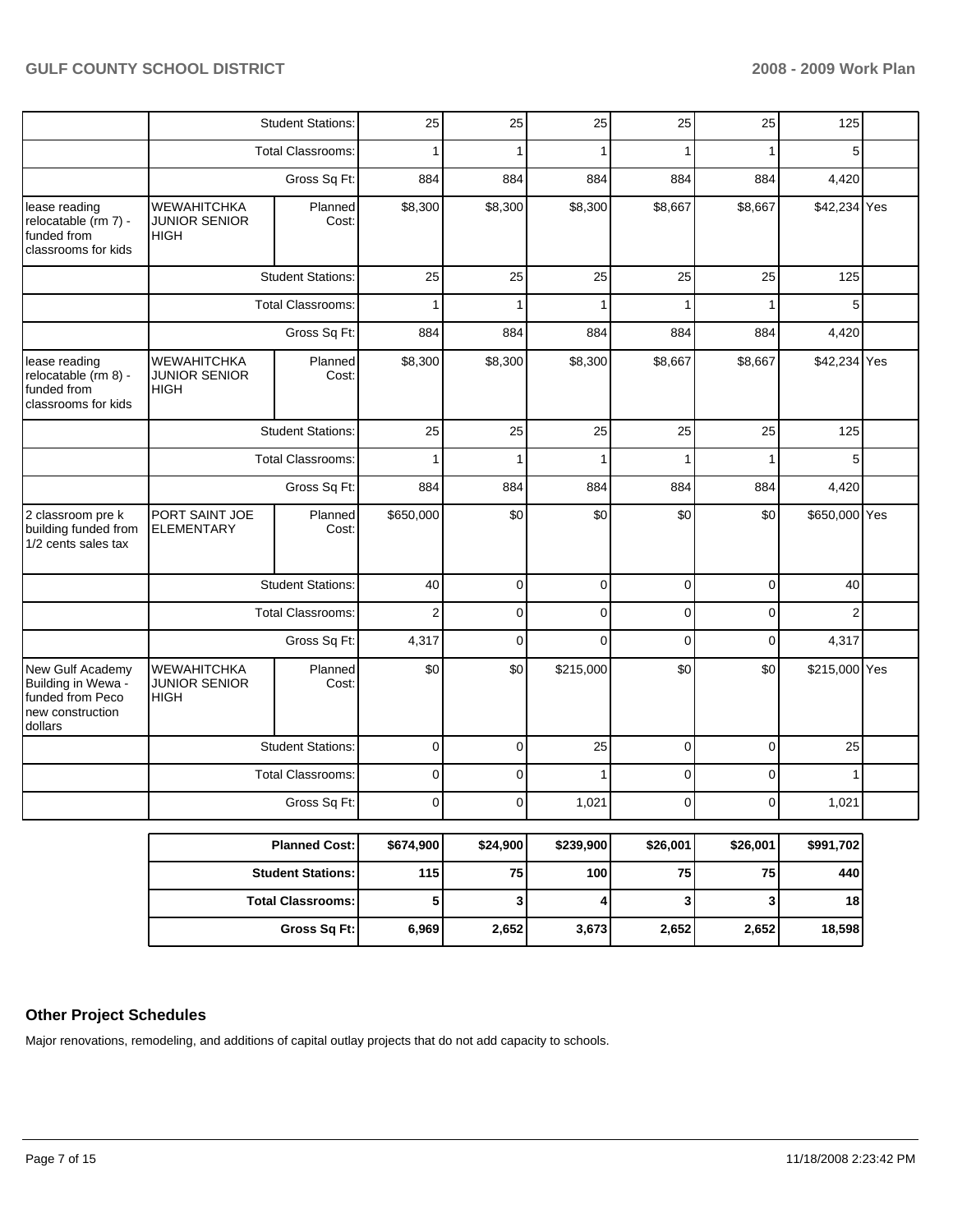## **GULF COUNTY SCHOOL DISTRICT 2008 - 2009 Work Plan**

| <b>Project Description</b>                      | Location                                 | $2008 - 2009$<br><b>Actual Budget</b> | $2009 - 2010$<br>Projected | 2010 - 2011<br>Projected | 2011 - 2012<br>Projected | $2012 - 2013$<br>Projected | Total         | Funded |
|-------------------------------------------------|------------------------------------------|---------------------------------------|----------------------------|--------------------------|--------------------------|----------------------------|---------------|--------|
| covered outdoor p.e. facility                   | <b>IWEWAHITCHKA</b><br><b>ELEMENTARY</b> | \$500,000                             | \$0                        | \$0 <sub>1</sub>         | \$0                      | \$0                        | \$500,000 Yes |        |
| new roof at Wewa Elementary<br>(5th grade wing) | <b>IWEWAHITCHKA</b><br><b>ELEMENTARY</b> | \$500,000                             | \$0                        | \$0                      | \$0                      | \$0                        | \$500,000 Yes |        |
| new roof at Wewa Elementary<br>(media center)   | <b>IWEWAHITCHKA</b><br><b>ELEMENTARY</b> | \$0                                   | \$0 <sub>1</sub>           | \$307,797                | \$0                      | \$0                        | \$307,797 Yes |        |
|                                                 |                                          | \$1,000,000                           | <b>\$0</b>                 | \$307,797                | \$0                      | \$0                        | \$1,307,797   |        |

### **Additional Project Schedules**

Any projects that are not identified in the last approved educational plant survey.

| <b>Project Description</b>            | Location                  | <b>Num</b> | 2008 - 2009<br>Classroom Actual Budget | 2009 - 2010<br>Projected | 2010 - 2011<br>Projected | 2011 - 2012<br>Projected | 2012 - 2013  <br>Projected | Total            | Funded |
|---------------------------------------|---------------------------|------------|----------------------------------------|--------------------------|--------------------------|--------------------------|----------------------------|------------------|--------|
| Project description not<br>Ispecified | Location not<br>specified |            | \$0                                    | \$0                      | \$0                      | \$0                      | \$0                        |                  | \$0 No |
|                                       |                           |            | \$0                                    | \$0                      | \$0                      | \$0                      | \$0                        | \$0 <sub>1</sub> |        |

### **Non Funded Growth Management Project Schedules**

Schedule indicating which projects, due to planned development, that CANNOT be funded from current revenues projected over the next five years.

Nothing reported for this section.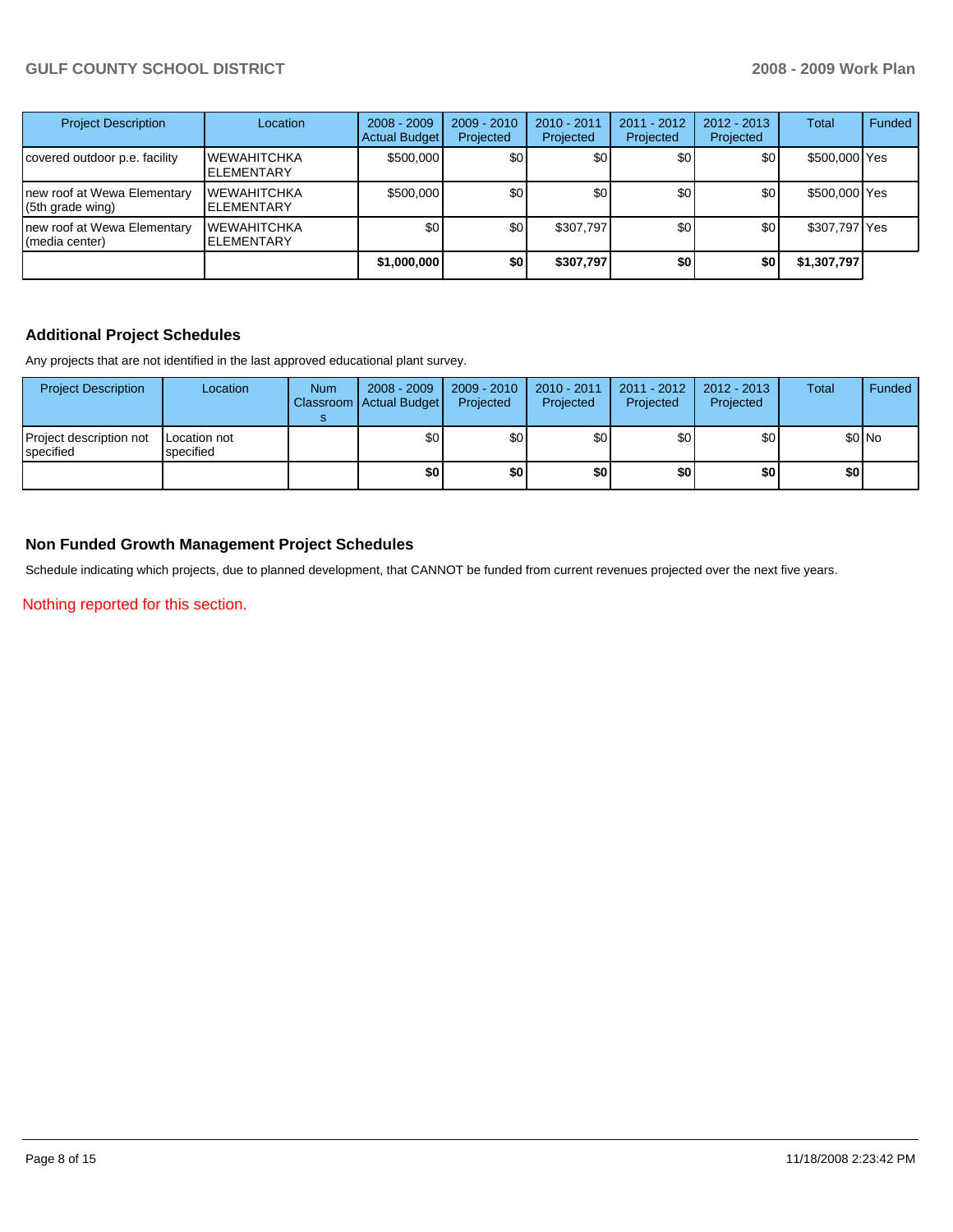## **Tracking**

## **Capacity Tracking**

| Location                                     | $2008 -$<br>2009 Satis.<br>Stu. Sta. | Actual<br>$2008 -$<br><b>2009 FISH</b><br>Capacity | Actual<br>$2007 -$<br>2008<br><b>COFTE</b> | # Class<br><b>Rooms</b> | Actual<br>Average<br>$2008 -$<br>2009 Class<br><b>Size</b> | Actual<br>$2008 -$<br>2009<br><b>Utilization</b> | <b>New</b><br>Stu.<br>Capacity | <b>New</b><br>Rooms to<br>be<br>Added/Re<br>moved | Projected<br>$2012 -$<br>2013<br><b>COFTE</b> | Projected<br>$2012 -$<br>2013<br><b>Utilization</b> | Projected<br>$2012 -$<br>2013 Class<br><b>Size</b> |
|----------------------------------------------|--------------------------------------|----------------------------------------------------|--------------------------------------------|-------------------------|------------------------------------------------------------|--------------------------------------------------|--------------------------------|---------------------------------------------------|-----------------------------------------------|-----------------------------------------------------|----------------------------------------------------|
| IWEWAHITCHKA<br>IELEMENTARY                  | 663                                  | 663                                                | 420                                        | 35                      | 12                                                         | 63.00 %                                          |                                | $\Omega$                                          | 311                                           | 47.00 %                                             | 9                                                  |
| IPORT SAINT JOE<br>IELEMENTARY               | 703                                  | 703                                                | 510                                        | 35 <sub>1</sub>         | 15                                                         | 73.00 %                                          |                                | $\Omega$                                          | 350                                           | 50.00 %                                             | 10                                                 |
| IPORT SAINT JOE<br><b>JUNIOR SENIOR HIGH</b> | 1,105                                | 995                                                | 664                                        | 47                      | 14                                                         | 67.00 %                                          |                                | $\Omega$                                          | 754                                           | 76.00 %                                             | 16                                                 |
| IHIGHLAND VIEW<br>IELEMENTARY                | 200                                  | 0                                                  |                                            | 10 <sup>1</sup>         | 0                                                          | 0.00%                                            | 0                              | $\Omega$                                          | 0                                             | 0.00%                                               | 0                                                  |
| IWEWAHITCHKA JUNIOR<br>ISENIOR HIGH          | 825                                  | 743                                                | 513                                        | 36                      | 14                                                         | 69.00 %                                          | 0                              | $\Omega$                                          | 600                                           | 81.00 %                                             | 17                                                 |
| IGULF ADULT SCHOOL                           | 25                                   | 38                                                 | 9                                          | 1                       | 9                                                          | 24.00 %                                          | $\Omega$                       | $\Omega$                                          | $\Omega$                                      | 0.00%                                               | 0                                                  |
|                                              | 3,521                                | 3,142                                              | 2,116                                      | 164                     | 13                                                         | 67.35 %                                          | 0                              | $\bf{0}$                                          | 2,015                                         | 64.13 %                                             | 12                                                 |

The COFTE Projected Total (2,015) for 2012 - 2013 must match the Official Forecasted COFTE Total (2,015 ) for 2012 - 2013 before this section can be completed. In the event that the COFTE Projected Total does not match the Official forecasted COFTE, then the Balanced Projected COFTE Table should be used to balance COFTE.

| Projected COFTE for 2012 - 2013 |       |      |  |  |  |
|---------------------------------|-------|------|--|--|--|
| Elementary (PK-3)               | 661   |      |  |  |  |
| Middle (4-8)                    | 792   | Eler |  |  |  |
| High (9-12)                     | 562   | Mid  |  |  |  |
|                                 | 2,015 |      |  |  |  |
|                                 |       | lial |  |  |  |

| <b>Grade Level Type</b> | <b>Balanced Projected</b><br>COFTE for 2012 - 2013 |
|-------------------------|----------------------------------------------------|
| Elementary (PK-3)       |                                                    |
| Middle $(4-8)$          |                                                    |
| High (9-12)             |                                                    |
|                         | 2,015                                              |

## **Relocatable Replacement**

Number of relocatable classrooms clearly identified and scheduled for replacement in the school board adopted financially feasible 5-year district work program.

| Location                               | $2008 - 2009$ | $2009 - 2010$ | 2010 - 2011 | 2011 - 2012 | l 2012 - 2013 l | Year 5 Total |
|----------------------------------------|---------------|---------------|-------------|-------------|-----------------|--------------|
| <b>Total Relocatable Replacements:</b> | O             |               |             |             |                 |              |

## **Charter Schools Tracking**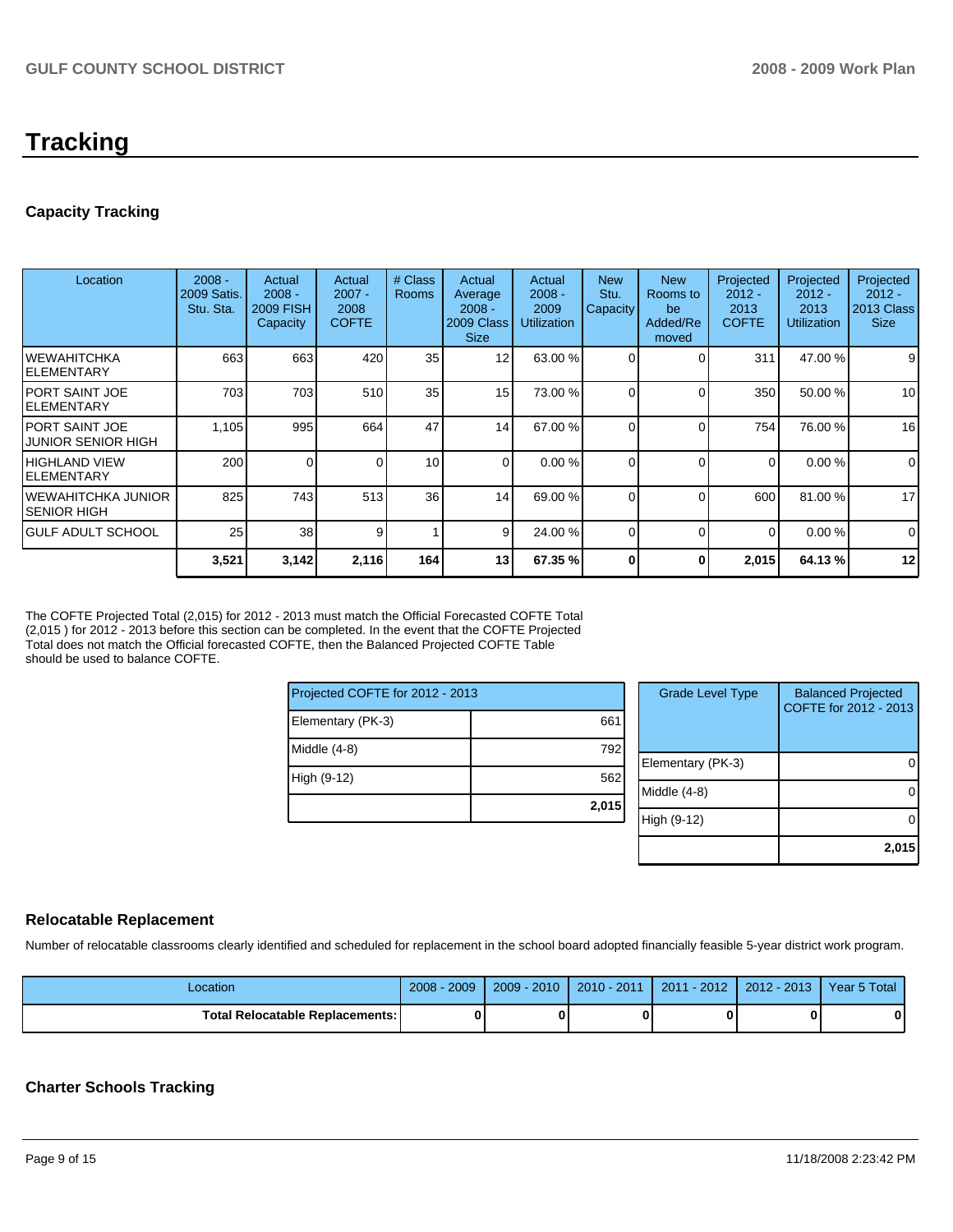Information regarding the use of charter schools.

Nothing reported for this section.

### **Special Purpose Classrooms Tracking**

The number of classrooms that will be used for certain special purposes in the current year, by facility and type of classroom, that the district will, 1), not use for educational purposes, and 2), the co-teaching classrooms that are not open plan classrooms and will be used for educational purposes.

| School                                 | School Type | $\parallel$ # of Elementary $\parallel$ # of Middle 4-8 $\parallel$ # of High 9-12<br><b>IK-3 Classrooms I</b> | <b>Classrooms</b> | <b>Classrooms</b> | # of $ESE$<br><b>Classrooms</b> | # of Combo<br><b>Classrooms</b> | Total<br><b>Classrooms</b> |
|----------------------------------------|-------------|----------------------------------------------------------------------------------------------------------------|-------------------|-------------------|---------------------------------|---------------------------------|----------------------------|
| <b>Total Educational Classrooms: I</b> |             |                                                                                                                |                   |                   |                                 | 0                               | $\bf{0}$                   |

| School                                            | School Type                          | # of Elementary<br>K-3 Classrooms | # of Middle 4-8<br><b>Classrooms</b> | # of High $9-12$<br><b>Classrooms</b> | # of $ESE$<br><b>Classrooms</b> | # of Combo<br><b>Classrooms</b> | Total<br><b>Classrooms</b> |
|---------------------------------------------------|--------------------------------------|-----------------------------------|--------------------------------------|---------------------------------------|---------------------------------|---------------------------------|----------------------------|
| <b>PORT SAINT JOE ELEMENTARY</b>                  | Co-Teaching                          |                                   |                                      |                                       |                                 |                                 | $\overline{2}$             |
| PORT SAINT JOE JUNIOR SENIOR Co-Teaching<br>IHIGH |                                      |                                   |                                      |                                       |                                 |                                 | $\overline{2}$             |
| <b>IWEWAHITCHKA JUNIOR SENIOR</b><br>IHIGH        | Co-Teaching                          |                                   |                                      |                                       |                                 |                                 | $\overline{2}$             |
|                                                   | <b>Total Co-Teaching Classrooms:</b> |                                   |                                      |                                       |                                 |                                 | 6                          |

#### **Infrastructure Tracking**

**Necessary offsite infrastructure requirements resulting from expansions or new schools. This section should include infrastructure information related to capacity project schedules and other project schedules (Section 4).** 

Not Specified

**Proposed location of planned facilities, whether those locations are consistent with the comprehensive plans of all affected local governments, and recommendations for infrastructure and other improvements to land adjacent to existing facilities. Provisions of 1013.33(12), (13) and (14) and 1013.36 must be addressed for new facilities planned within the 1st three years of the plan (Section 5).** 

Not Specified

**Consistent with Comp Plan?** No

#### **Net New Classrooms**

The number of classrooms, by grade level and type of construction, that were added during the last fiscal year.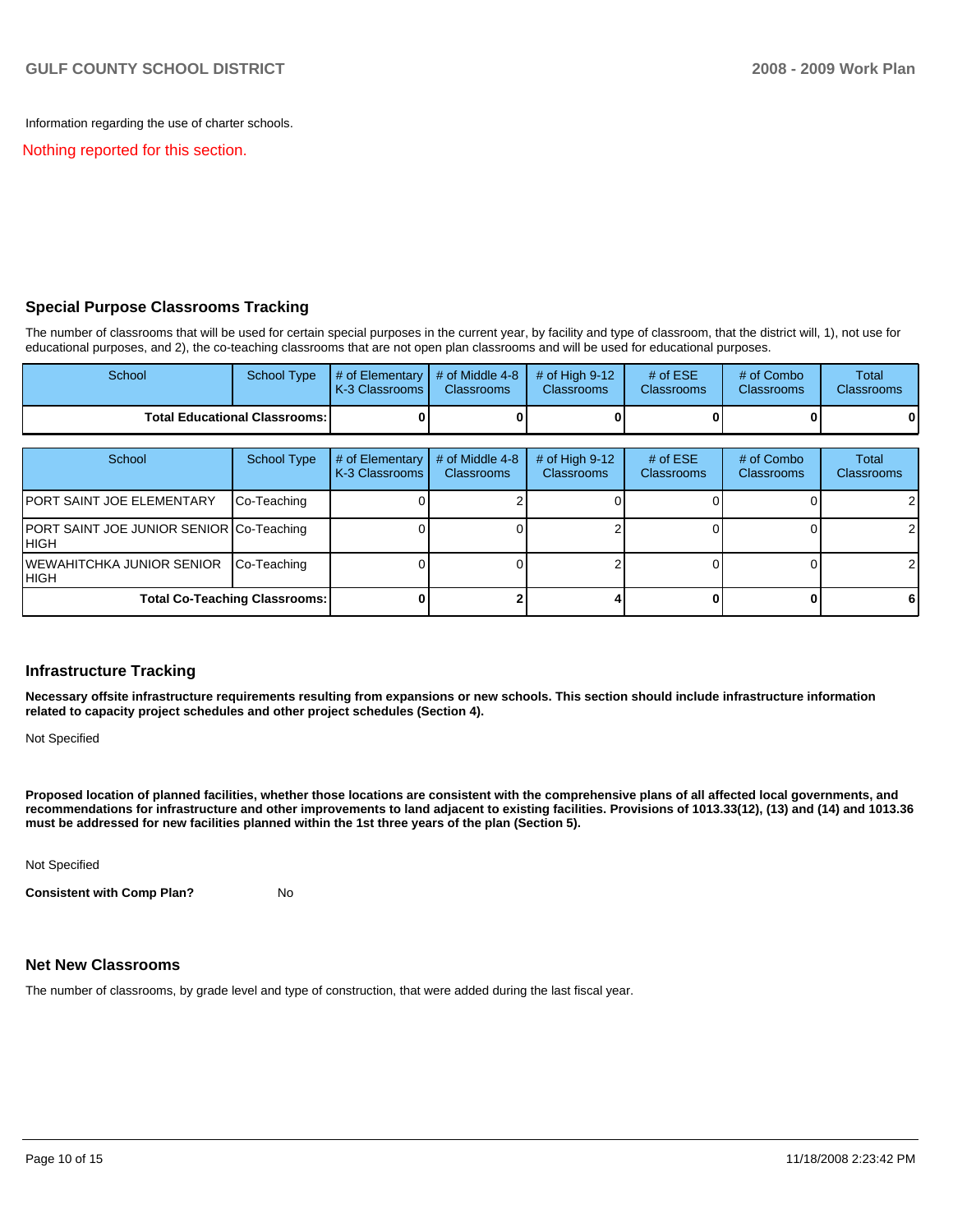| List the net new classrooms added in the 2007 - 2008 fiscal year.                                                                                       |                              |                            |                                |                        | List the net new classrooms to be added in the 2008 - 2009 fiscal<br>year. |                            |                                |                        |
|---------------------------------------------------------------------------------------------------------------------------------------------------------|------------------------------|----------------------------|--------------------------------|------------------------|----------------------------------------------------------------------------|----------------------------|--------------------------------|------------------------|
| "Classrooms" is defined as capacity carrying classrooms that are added to increase<br>capacity to enable the district to meet the Class Size Amendment. |                              |                            |                                |                        | Totals for fiscal year 2008 - 2009 should match totals in Section 15A.     |                            |                                |                        |
| Location                                                                                                                                                | $2007 - 2008$ #<br>Permanent | $2007 - 2008$ #<br>Modular | $2007 - 2008$ #<br>Relocatable | $2007 - 2008$<br>Total | $2008 - 2009$ #<br>Permanent                                               | $2008 - 2009$ #<br>Modular | $2008 - 2009$ #<br>Relocatable | $2008 - 2009$<br>Total |
| Elementary (PK-3)                                                                                                                                       |                              |                            |                                |                        |                                                                            |                            |                                |                        |
| Middle (4-8)                                                                                                                                            |                              |                            |                                |                        |                                                                            |                            |                                |                        |
| High (9-12)                                                                                                                                             |                              |                            |                                |                        |                                                                            |                            |                                |                        |
|                                                                                                                                                         |                              |                            |                                |                        |                                                                            |                            |                                |                        |

## **Relocatable Student Stations**

Number of students that will be educated in relocatable units, by school, in the current year, and the projected number of students for each of the years in the workplan.

| <b>Site</b>                        | $2008 - 2009$ | $2009 - 2010$ | $2010 - 2011$   | 2011 - 2012 | $2012 - 2013$ | 5 Year Average  |
|------------------------------------|---------------|---------------|-----------------|-------------|---------------|-----------------|
| IWEWAHITCHKA ELEMENTARY            | 18            | 18            | 18 <sub>1</sub> | 18          | 18            | 18 <sup>1</sup> |
| IPORT SAINT JOE ELEMENTARY         |               |               |                 |             |               |                 |
| IPORT SAINT JOE JUNIOR SENIOR HIGH |               | 126           | 126             | 126         | 126           | 101             |
| IHIGHLAND VIEW ELEMENTARY          |               |               |                 |             |               | $\Omega$        |
| IWEWAHITCHKA JUNIOR SENIOR HIGH    | 25            | 158           | 1581            | 158         | 158           | 131             |
| IGULF ADULT SCHOOL                 |               |               |                 |             |               | $\Omega$        |

| Totals for GULF COUNTY SCHOOL DISTRICT            |       |       |       |       |       |       |
|---------------------------------------------------|-------|-------|-------|-------|-------|-------|
| Total students in relocatables by year.           | 43    | 302   | 302   | 302   | 302   | 250 l |
| Total number of COFTE students projected by year. | 2,016 | 2,017 | 2,006 | 2,009 | 2.015 | 2,013 |
| Percent in relocatables by year.                  | 2%    | 15 %  | 15 %  | 15%   | 15%   | 12%   |

## **Leased Facilities Tracking**

Exising leased facilities and plans for the acquisition of leased facilities, including the number of classrooms and student stations, as reported in the educational plant survey, that are planned in that location at the end of the five year workplan.

| Location                           | # of Leased<br>Classrooms 2008 -<br>2009 | <b>FISH Student</b><br><b>Stations</b> | Owner | # of Leased<br>Classrooms 2012 - I<br>2013 | <b>FISH Student</b><br><b>Stations</b> |
|------------------------------------|------------------------------------------|----------------------------------------|-------|--------------------------------------------|----------------------------------------|
| IWEWAHITCHKA ELEMENTARY            |                                          | 18                                     |       |                                            |                                        |
| <b>IPORT SAINT JOE ELEMENTARY</b>  |                                          |                                        |       |                                            |                                        |
| IPORT SAINT JOE JUNIOR SENIOR HIGH |                                          |                                        |       |                                            |                                        |
| IHIGHLAND VIEW ELEMENTARY          |                                          |                                        |       |                                            |                                        |
| IWEWAHITCHKA JUNIOR SENIOR HIGH    |                                          |                                        |       |                                            |                                        |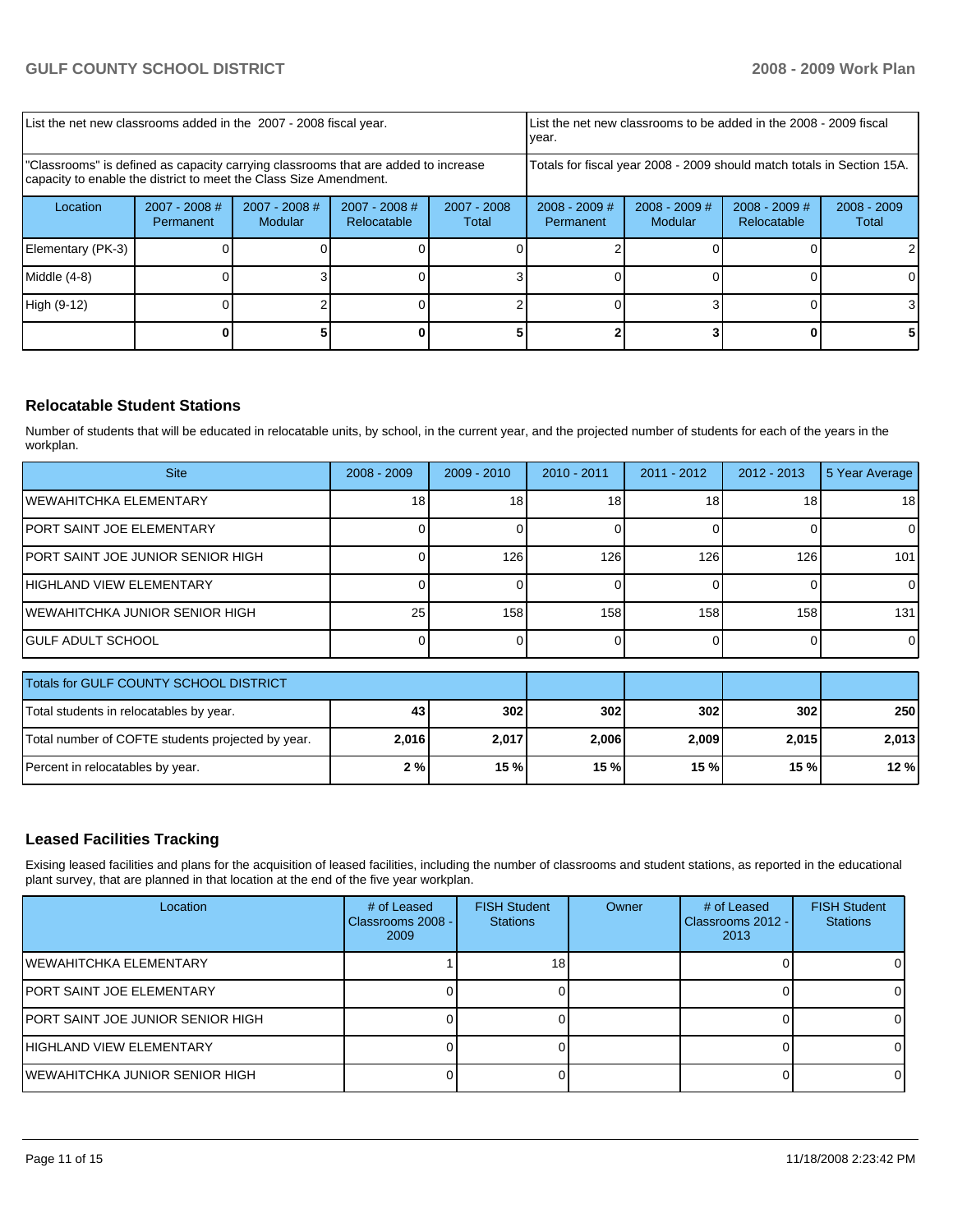| SCHOOL<br><b>I</b> GULF ADUL'<br>. |    |  |  |
|------------------------------------|----|--|--|
|                                    | 18 |  |  |

### **Failed Standard Relocatable Tracking**

Relocatable units currently reported by school, from FISH, and the number of relocatable units identified as 'Failed Standards'.

Nothing reported for this section.

## **Planning**

#### **Class Size Reduction Planning**

**Plans approved by the school board that reduce the need for permanent student stations such as acceptable school capacity levels, redistricting, busing, year-round schools, charter schools, magnet schools, public-private partnerships, multitrack scheduling, grade level organization, block scheduling, or other alternatives.** 

Other than hiring new teachers there is space available to meet the requirements for class size reduction. There could possibly be a need for three new classrooms at Port

St. Joe Elementary School. However, projected COFTE numbers are predicted to drop in the next five years reducing the need for new classrooms.

#### **School Closure Planning**

**Plans for the closure of any school, including plans for disposition of the facility or usage of facility space, and anticipated revenues.** 

No schools will be closed in Gulf County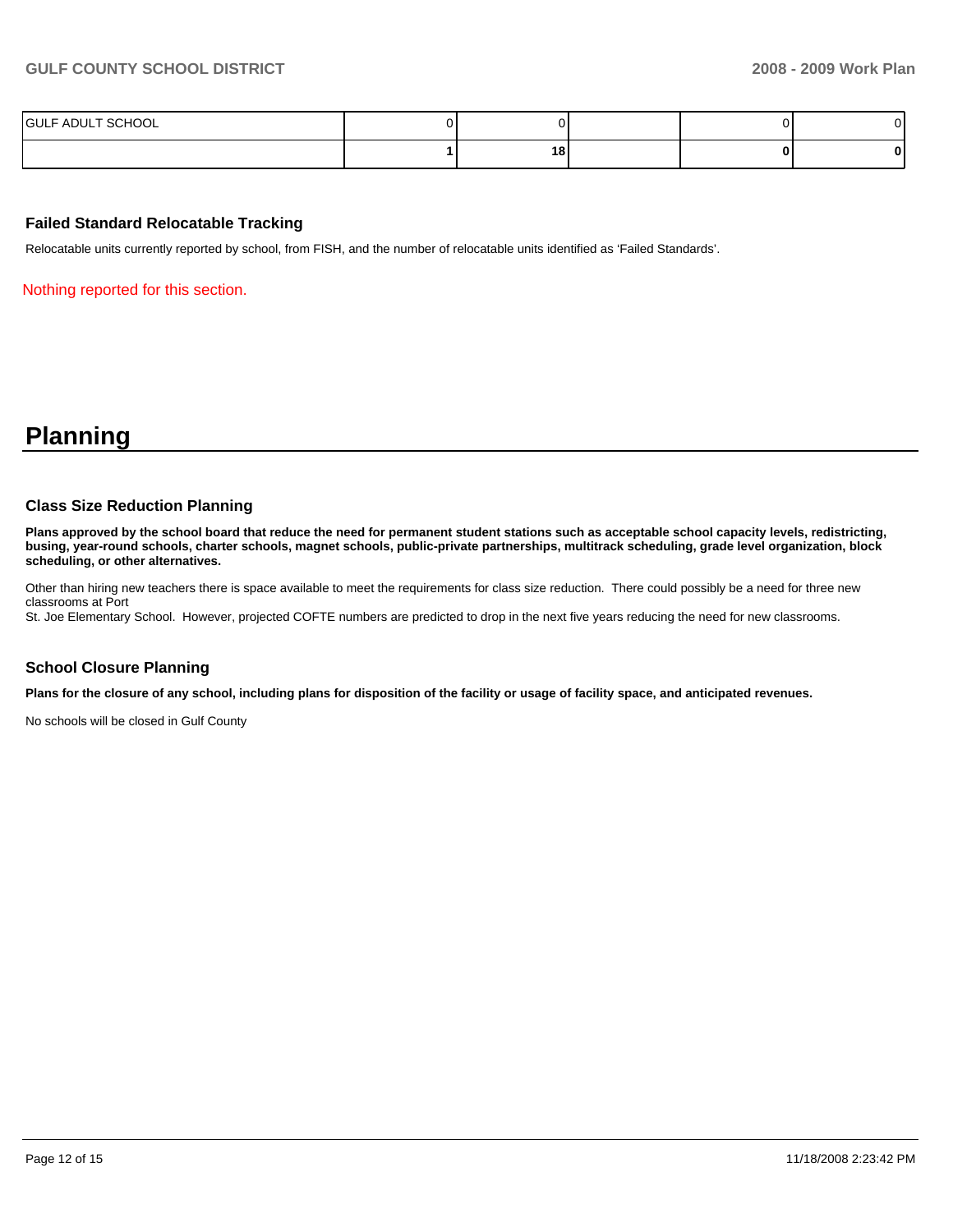# **Long Range Planning**

#### **Ten-Year Maintenance**

District projects and locations regarding the projected need for major renovation, repair, and maintenance projects within the district in years 6-10 beyond the projects plans detailed in the five years covered by the work plan.

| Project                     | 2012 - 2013 / 2017 - 2018<br><b>Projected Cost</b> |
|-----------------------------|----------------------------------------------------|
| room renovations/remodeling | \$525,000                                          |
| flooring                    | \$225,000                                          |
| paving projects             | \$250,000                                          |
| Len/Wan (technology)        | \$200,000                                          |
| doors                       | \$60,000                                           |
| <b>HVAC</b>                 | \$250,000                                          |
| roofing                     | \$200,000                                          |
| telephone system            | \$50,000                                           |
| Capital Outlay Equipment    | \$100,000                                          |
| safety                      | \$50,000                                           |
| electrical                  | \$50,000                                           |
| fencing                     | \$25,000                                           |
|                             | \$1,985,000                                        |

## **Ten-Year Capacity**

Schedule of capital outlay projects projected to ensure the availability of satisfactory student stations for the projected student enrollment in K-12 programs for the future 5 years beyond the 5-year district facilities work program.

#### Nothing reported for this section.

## **Ten-Year Planned Utilization**

Schedule of planned capital outlay projects identifying the standard grade groupings, capacities, and planned utilization rates of future educational facilities of the district for both permanent and relocatable facilities.

| Grade Level Projections         | <b>FISH</b><br><b>Student</b><br><b>Stations</b> | Actual 2007 - I<br><b>2008 FISH</b><br>Capacity | Actual<br>$2007 -$<br>2008<br><b>COFTE</b> | <b>Utilization</b> | Actual 2007 - 2008   Actual 2008 - 2009 / 2017 - 2018 new   Projected 2017 -   Projected 2017 -<br>Student Capacity to be added/removed   2018 COFTE |       | 2018 Utilization |
|---------------------------------|--------------------------------------------------|-------------------------------------------------|--------------------------------------------|--------------------|------------------------------------------------------------------------------------------------------------------------------------------------------|-------|------------------|
| Elementary - District<br>Totals | .366                                             | .366                                            | 929.44                                     | 68.01 %            | 104 I                                                                                                                                                | 1.092 | 74.29 %          |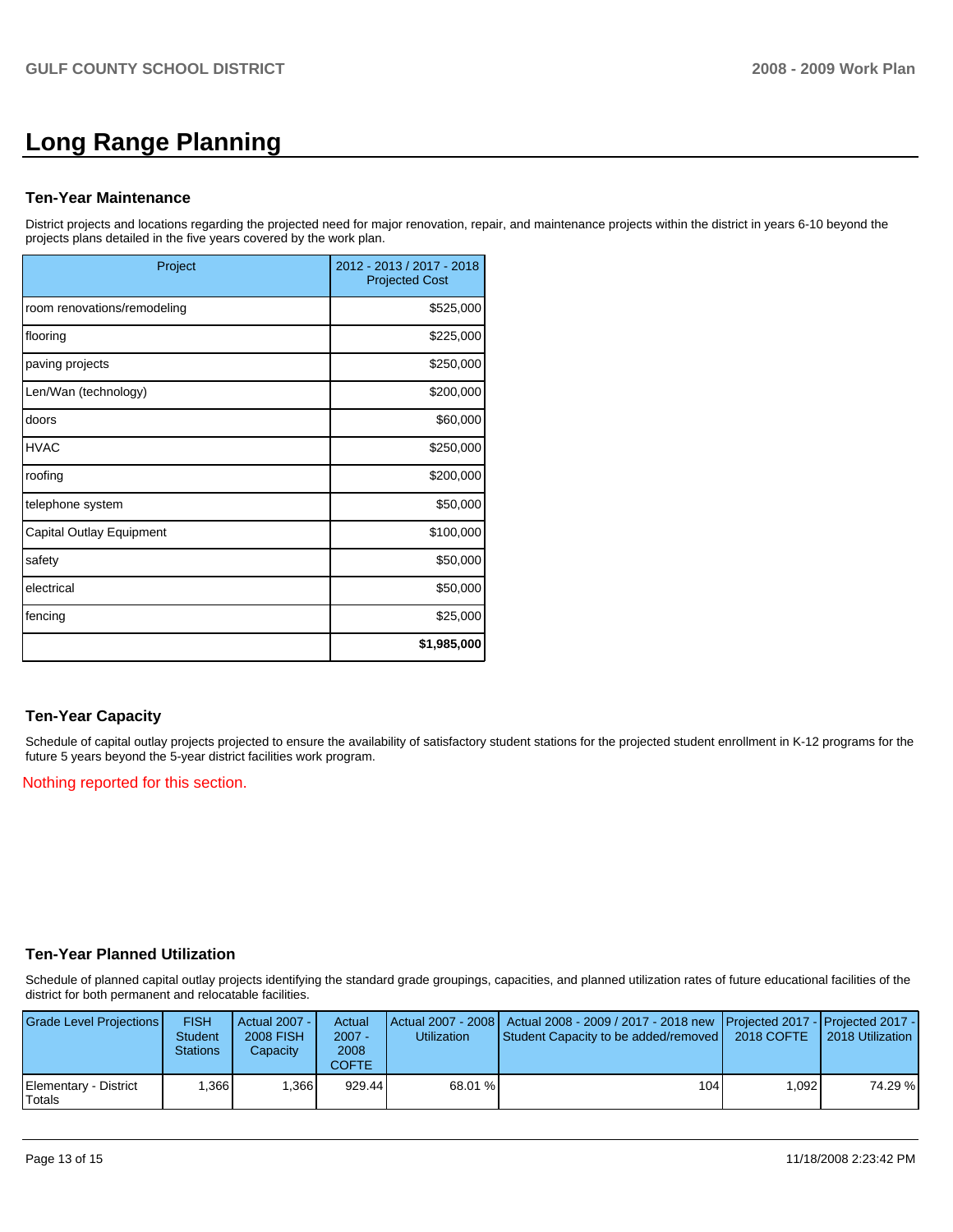| Middle - District Totals |       |       | 0.00     | 0.00%   |     | 01    | 0.00%   |
|--------------------------|-------|-------|----------|---------|-----|-------|---------|
| High - District Totals   | 0.930 | ,738  | 1.177.38 | 67.72 % | 66  | 1.155 | 64.02 % |
| Other - ESE, etc         | 250   | 75    | 9.24     | 12.00 % |     | 01    | 0.00%   |
|                          | 3,546 | 3,179 | 2,116.06 | 66.56 % | 170 | 2,247 | 67.09 % |

#### **Ten-Year Infrastructure Planning**

**Proposed Location of Planned New, Remodeled, or New Additions to Facilities in 06 thru 10 out years (Section 28).** 

If the COFTE projections continue to decline, there will be no need for new additions. However, because of changing educational demands renovation and remodeling of existing facilities may be required.

#### Plans for closure of any school, including plans for disposition of the facility or usage of facility space, and anticipated revenues in the 06 thru 10 out **years (Section 29).**

There are no plans for closing any existing facilities. However, plans are being explored for the demolition of the Highland View school which has already been closed. The sale of the property could be in the millions because of its location next to St. Joe Bay.

#### **Twenty-Year Maintenance**

District projects and locations regarding the projected need for major renovation, repair, and maintenance projects within the district in years 11-20 beyond the projects plans detailed in the five years covered by the work plan.

| Project                                   | 2017 - 2018 / 2027 - 2028 Projected Cost |
|-------------------------------------------|------------------------------------------|
|                                           |                                          |
| room renovations/remodeling/modernization | \$500,000                                |
| flooring                                  | \$225,000                                |
| Len/Wan (technology)                      | \$275,000                                |
| paving projects                           | \$250,000                                |
| roofing                                   | \$200,000                                |
| <b>HVAC</b>                               | \$300,000                                |
| Safety                                    | \$50,000                                 |
| restroom improvements                     | \$200,000                                |
| doors                                     | \$70,000                                 |
| safety                                    | \$60,000                                 |
| electrical                                | \$50,000                                 |
| fencing                                   | \$30,000                                 |
| capital outlay equipment                  | \$125,000                                |
|                                           | \$2,335,000                              |

#### **Twenty-Year Capacity**

Schedule of capital outlay projects projected to ensure the availability of satisfactory student stations for the projected student enrollment in K-12 programs for the future 11-20 years beyond the 5-year district facilities work program.